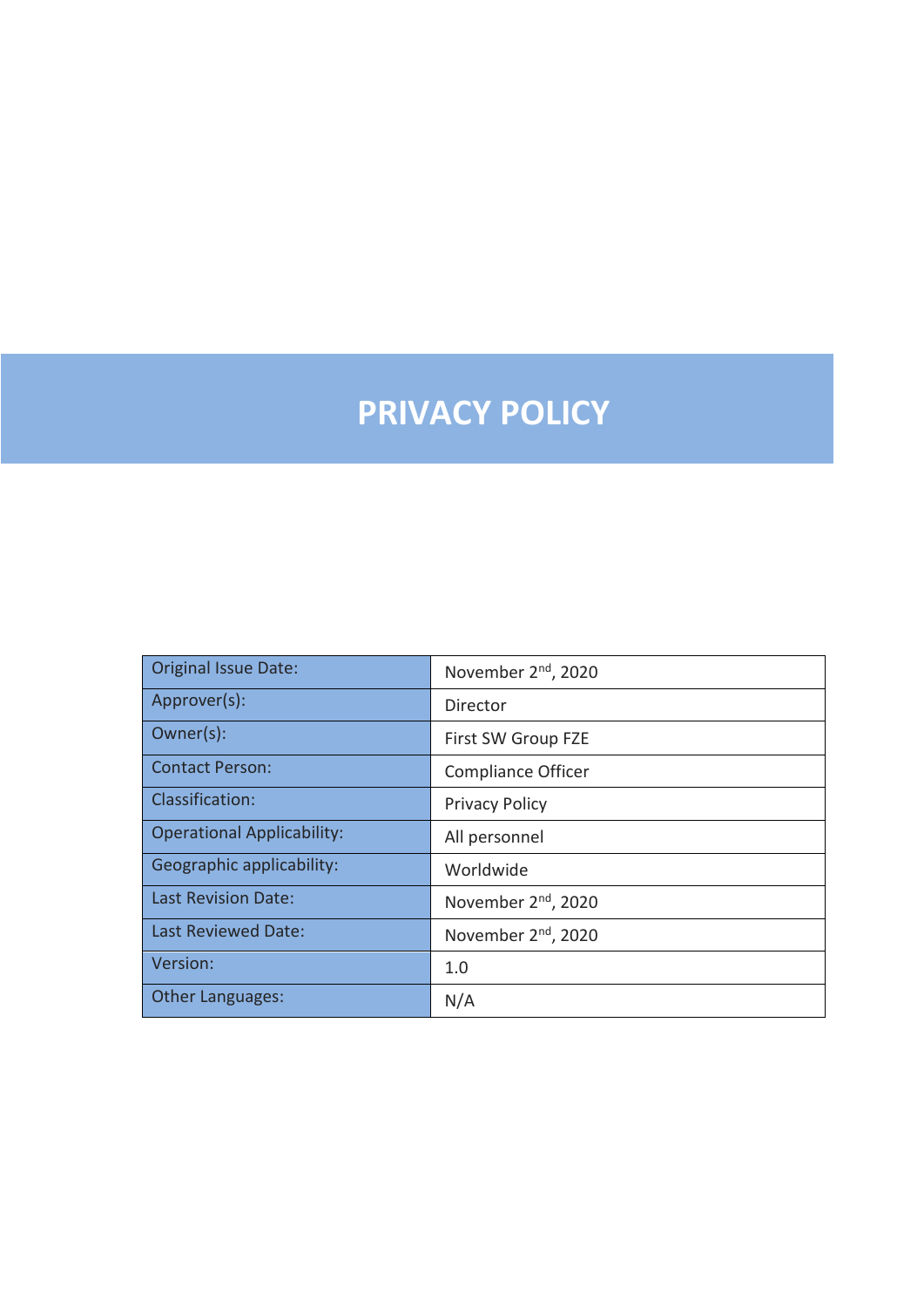# **TABLE OF CONTENTS**

| 1.  |  |
|-----|--|
| 2.  |  |
| 3.  |  |
| 4.  |  |
| 5.  |  |
| 6.  |  |
| 7.  |  |
| 8.  |  |
| 9.  |  |
| 10. |  |
| 11. |  |
| 12. |  |
| 13. |  |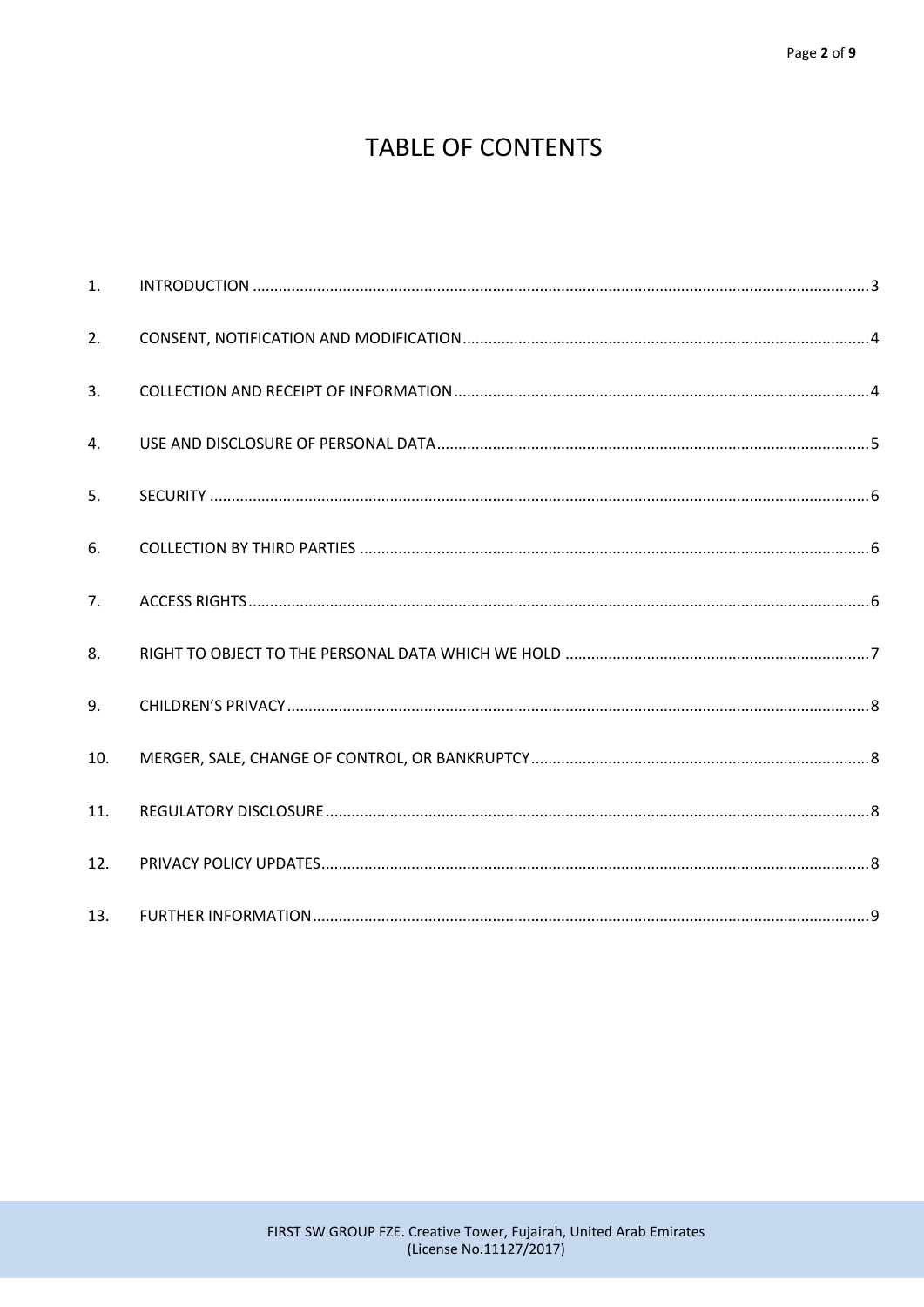#### <span id="page-2-0"></span>**1. INTRODUCTION**

- 1.1. **FIRST SW GROUP FZE** is a Free Zone Establishment incorporated under the laws of the United Arabian Emirates in Fujairah Media Free Zone with License Number (**11127/2017**), having its registered office at 17th and 18th Floor, Creative Tower, Fujairah, United Arab Emirates (hereinafter (the "**Company**", "**we**" or "**us**").
- 1.2. This Privacy Policy ("Policy") explains the privacy practices employed by the Company in providing the Service (as they defined in the Client Agreement) to its customers (collectively "**Client**" and/or "**You**") and shall be read in the light of the Client Agreement held between the parties.
- 1.3. The Client's privacy is important to the Company, therefor the Company shall treat all data collected by, or transmitted to, the Company with care, in particular, personally identifiable information, and this Policy describes how, when, and why the Company shall collect such information. "Personally identifiable information" (or "Personal Data") means any information that may be used, either alone or in combination with other information, to personally identify, contact or locate any employee, representative and third party associated with the Client (collectively referred as "User"). Personal Data includes, but is not limited to, a first and last name, ID numbers, financial data (including deposits, withdrawals, and credit), email and physical addresses, and other contact information. Any information that does not enable identification, location, or contacting of the User, such as aggregated information, is "Anonymous Information", and the Company may Process (defined below) Anonymous Information in any way it so chooses without prior notice the Client.
- 1.4. References in this document to "Personal Data" are references to personal data and sensitive personal data as defined in Processing of Personal Data and where you are a corporate entity, shall include personal data and sensitive personal data of any of your directors, employees, officers, agents or clients.
- 1.5. References in this document to "Associate" are references to an undertaking being a member of our Group, a representative whom we or another undertaking of our Group appoint, or any other person with whom we have a contractual, agency or other relationship that might reasonably be expected to give rise to a community of interest between us and them.
- 1.6. References in this document to "Group" are references to the Company's and any entity controlled by or controlling the Company and entities under common ownership and control with the Company where "control" means direct or indirect control, of at least 20% of the voting rights or capital of an undertaking;
- 1.7. When collecting, processing and storing Personal Data provided by you, we are subject to the provisions of the Regulation of Electronic Communications and Postal Services Law of 2004 and the General Data Protection Regulation (GDPR) (EU) 2016/679 effected as from the 25th of May 2018.
- 1.8. Please read this Policy carefully. By accessing the Services, you agree to be bound by the Policy below. If you do not agree to the Policy below, do not use the Services.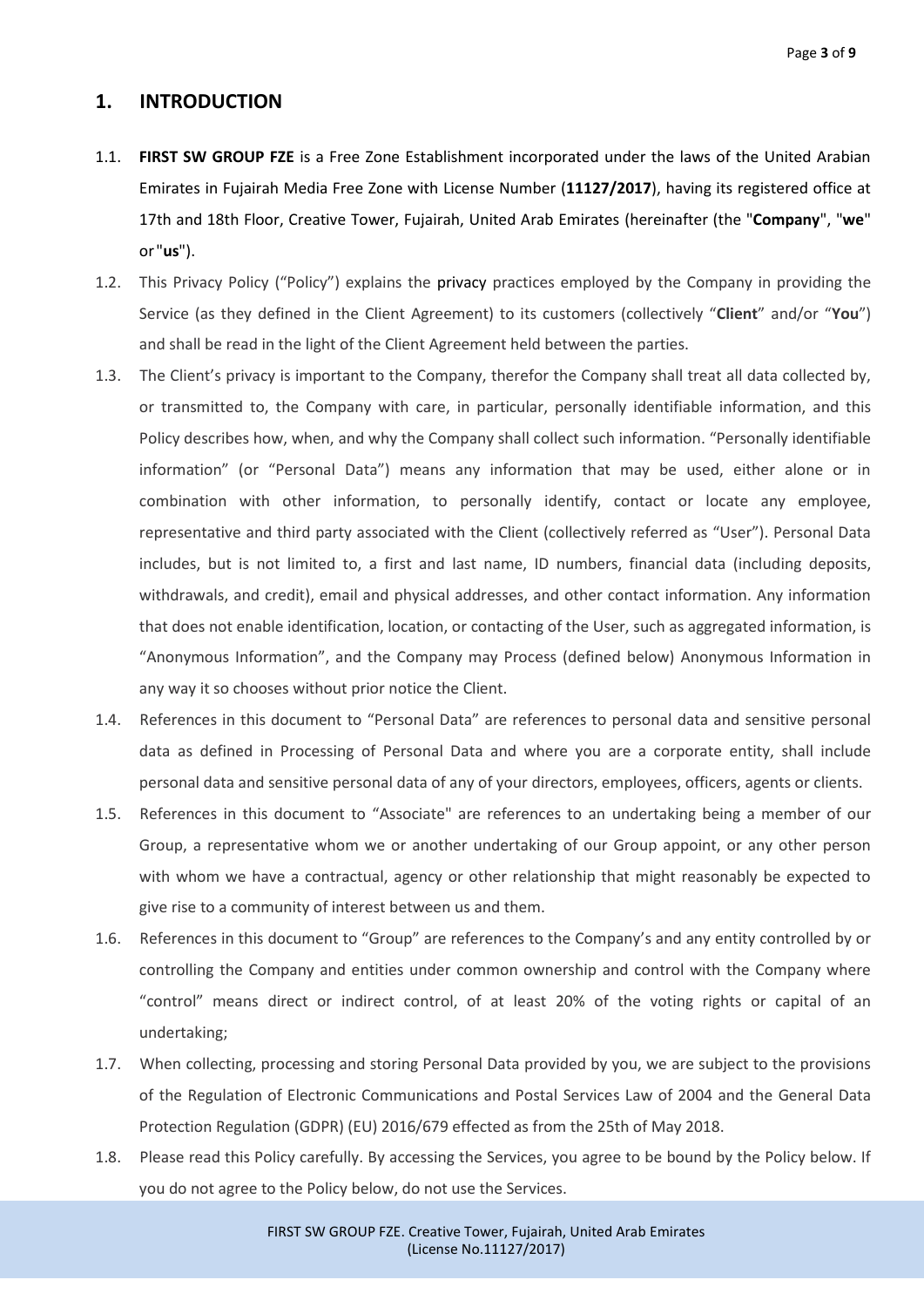#### <span id="page-3-0"></span>**2. CONSENT, NOTIFICATION AND MODIFICATION**

- 2.1. By accepting and/or using (collectively, "**Using**" or "Use") the Service, the Client express his consent to such collection, processing, storage and use of Personal Data by the Company, our Associates or Third Parties in accordance with the provisions contained herein, and agree that processing and storage of Personal Data provided to the Company by the Client may be carried out in or from any jurisdiction within or outside of the European Union including in or to countries or territories which do not offer the same level of protection of Personal Data as is enjoyed within the European Union. If the Client does not agree to the terms and provisions of this Policy the Client shall not Use the Service.
- 2.2. In addition, as a recipient of our Service, the Client commits to provide appropriate notice of its privacy practices to, and obtain the necessary permissions and consent from any User whose Personal Data is collected, received, used, and/or disclosed (collectively, "**Process**(ed)") by the Company.
- 2.3. The Client further represents and undertakes that where it is a non-physical person providing to us Personal Data of any individual or where the Client is an individual providing the Company with Personal Data of any individual other than the Client, by opening an account with the Company, thereby undertakes and represents that such person, whose Personal Data is collected, stored and processed in accordance with the provisions contained herewith, has been informed of and has given their consent to such collection, storage and processing of their Personal Data in accordance with the provisions contained herein and that they have been informed of their rights in relation to their Personal Data which is held and processed in accordance with the provisions contained herein.

### <span id="page-3-1"></span>**3. COLLECTION AND RECEIPT OF INFORMATION**

- 3.1. We, our Associates, any persons deriving rights from us or our Associates, any members of our Group, agents or sub-contractors which we engage or work through for the purpose of collecting, storing and processing Personal Data and any third parties acting on our or their behalf ("Third **Parties**") may collect, process use and store Personal Data provided by you for the purposes of, or related to, carrying out the transactions and other services which we provide to you, operational support and development of our or their businesses, providing us or them with professional or other services, in enforcing our or their contractual or other rights, and for the purposes of enabling compliance with the contractual, legal and regulatory provisions anywhere in the world to which we or our Associates and Third Parties are subject.
- 3.2. This occurs due to the fact that, as part of the Service, the Company may use hosting services for some or all of the Services, resulting in Personal Data being routed to the Company from its production servers. The Company also collect and receive Personal Data relating to Users for the purposes of communication with the Company and the general provision of the Service.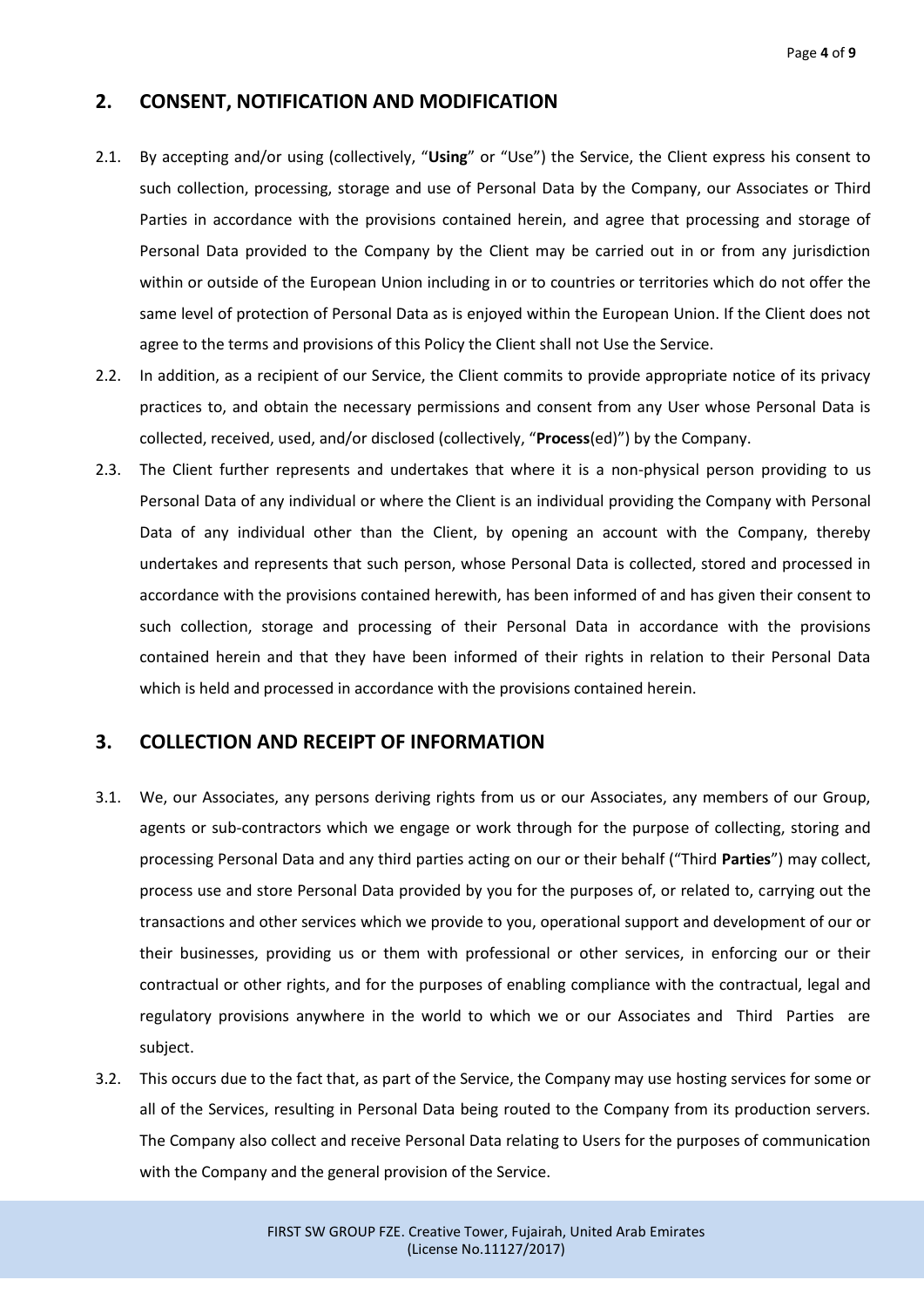- 3.3. The Company collects the necessary information required to open, transact and safeguard the Client's assets and privacy and to provide Client with the services require. To this end, The Company gathers information from the Client and may, in certain circumstances, gather information from relevant banks and/or credit agencies, and/or other sources, which help us profile Client's requirements and preferences and provide better services to its Clients.
- 3.4. The information Company collects, may include among others:
- 3.4.1. Application information
	- a) Personal information Client provides to the Company in its application form, such as name, address, date of birth, email address, income source etc. in order to facilitate the evaluation of Client's application. The information provides is also used for the purposes of communicating with the Clients.

#### 3.4.2. Transaction information

b) Information about the anticipated volume and value of Client's transactions with us and income information provided in order to enable the construction of Client's economic profile.

#### 3.4.3. Verification information

- c) Information necessary to verify Client's identity, such as an identification card, passport or driver's license. This also includes background information We receive about the Client from public records or from other entities not affiliated with the Company.
- d) The Company's provider may also use "cookies" and other tracking technologies to collect Anonymous Information. A "cookie" is a small text file that may be used, for example, to collect information about the User's activity in relation to the Services and it may serve to recall Personal Data previously indicated by a User, such as his/her user ID and password for access to the Service(s).
- e) In particular, the Company's providers might be using "Flash Cookies" and/or local storage technologies to help users access the Client's accounts seamlessly and save their account settings to their browsers. Do note that most browsers allow controlling cookies, including whether or not to accept them and how to remove them.

#### <span id="page-4-0"></span>**4. USE AND DISCLOSURE OF PERSONAL DATA**

- 4.1. The Company only uses and/or discloses the Personal Data of Users for purposes or reasons that are relevant or germane to the provision of the Service.
- 4.2. The Company may use and/or disclose Personal Data or any information submitted via the Service if The Company has a good faith belief that such use or disclosure is helpful or reasonably necessary to (i)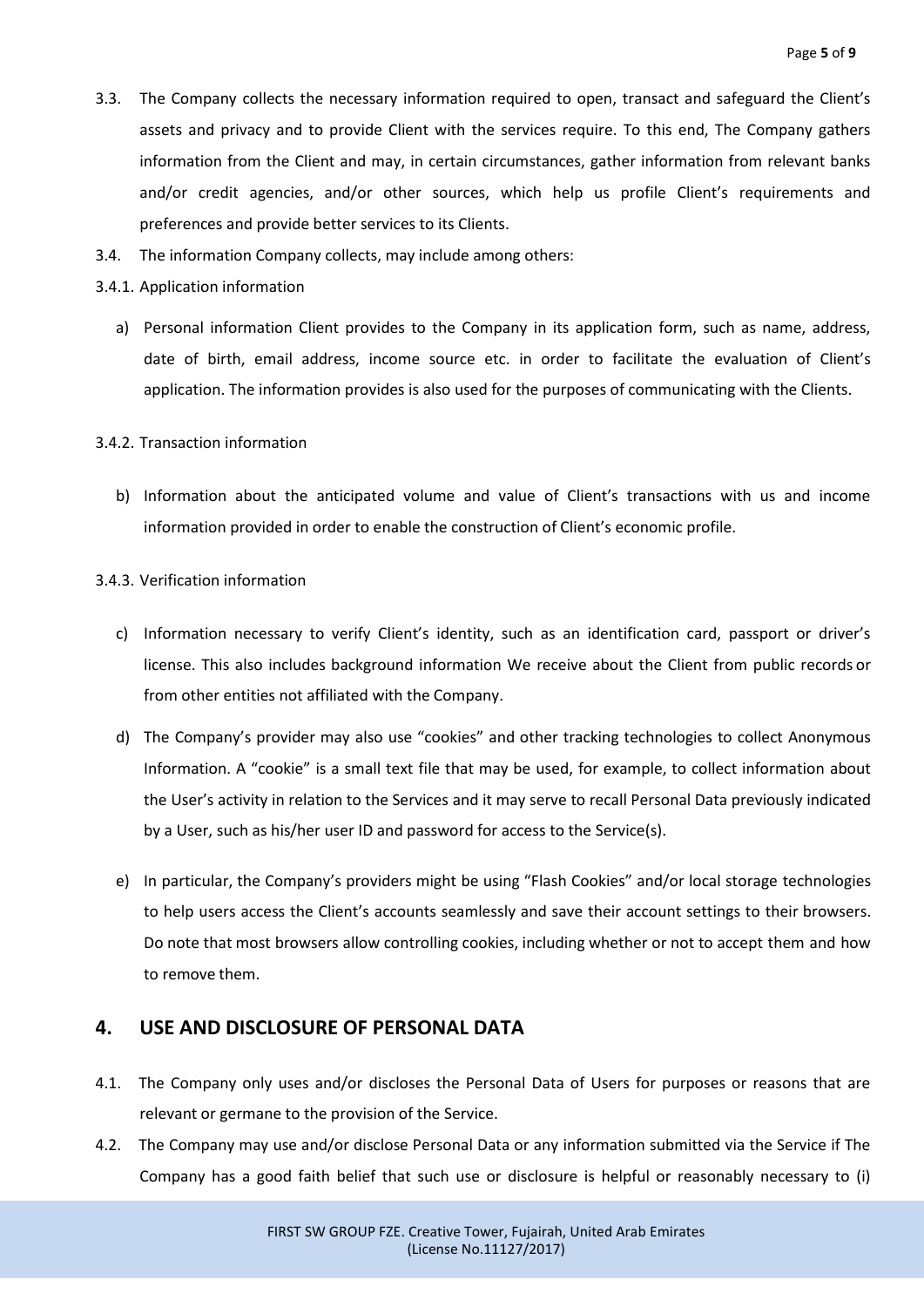comply with any applicable law, regulation, legal process or governmental request, (ii) enforce the terms and conditions of our services agreement with You, including investigations of potential violations thereof, (iii) detect, prevent, or otherwise address fraud or security issues, or (iv) protect against harm to the rights, property or safety of the Company, its affiliates and shareholders, the Client, Users or the public.

#### <span id="page-5-0"></span>**5. SECURITY**

- 5.1. The Company takes reasonable precautions to protect Personal Data from loss, theft, misuse, unauthorized access or disclosure, alteration, or destruction. Any personal information the Client provide Us will, be treated as confidential and shared only within the Company's and its Associates and will not be disclosed to any third party except under any regulatory or legal proceedings.
- 5.2. The Company employ physical, electronic, and procedural safeguards to protect Personal Data and it does not store Personal Data for longer than necessary to provide the Service or as permitted by law.
- 5.3. All Personal Data collected or received is transmitted to the Company in encrypted format.
- 5.4. The Company's datacenter(s) contain both internal and external servers. Access to the Company's internal server is restricted to pre-approved persons, servers and locations; our external servers can be accessed via the Internet.

#### <span id="page-5-1"></span>**6. COLLECTION BY THIRD PARTIES**

- 6.1. The Company may transfer Personal Data to third parties for the purposes described in Section 5 above. In such cases, the Company make commercially reasonable efforts so that such third parties either: (i) subscribe to privacy standards substantially similar to this Policy or agree in writing to commit to such standards; or (ii) are bound by laws providing at least the same level of privacy protection as contained in this Policy.
- 6.2. The Company may disclose Personal Data to third parties for the purpose of performing statistical analyses of data in aggregated and anonymized formats.

### <span id="page-5-2"></span>**7. ACCESS RIGHTS**

- 7.1. Because the Company Process Personal Data as a Service provider to the Client, and because the Company might not maintain a direct relationship with any particular User, the Client shall held responsible for providing its Users with access to review the Personal Data held about them, allowing them to correct, amend, or delete any such information which is inaccurate or incomplete. Users should direct any questions and complaints to the Client and in any case not the Company.
- 7.2. The Client has a right, upon request, to be provided with information as to its Personal Data which the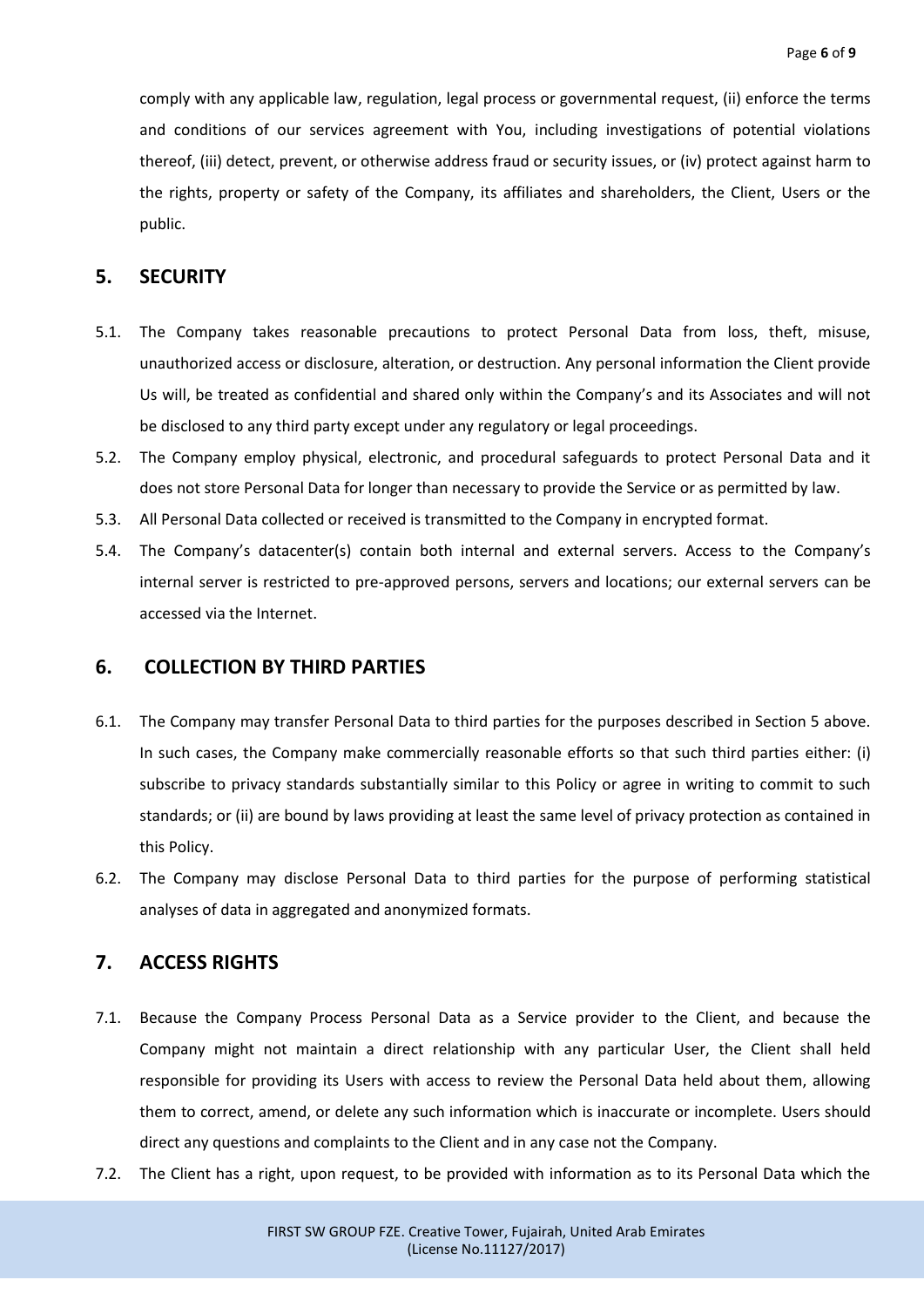Company holds and which is subject to processing as well as to request copies of documents with its Personal Data where this is not disproportionately burdensome for the Company.

- 7.3. Client has the right to request, and be provided with the following:
	- a) Information regarding all Personal Data of the Client which We hold and which has been subject to processing as well as information as to how such data was obtained, the purpose for which the data is processed, the recipients, the categories of data processed or to be processed, the processing which has taken place since the data subject was last updated regarding the processing and the rationale behind the automated processing system;
	- b) Any correction and deletion of Personal Data which has not been processed in accordance with the applicable requirements due to lack of information or discrepancies;
	- c) Any notification made to any Third Party as to any amendments made in accordance with (b) above, unless this would be disproportionally burdensome for the Company.
- 7.4. Where the Company does not provide Client with a reply within 4 weeks of its request, Clients has the right to submit a complaint.
- 7.5. We note that the Company may refuse to provide Client with information in accordance with the provisions of this paragraph where in doing so would jeopardize the investigation or adjudication of criminal proceedings or where this would jeopardize political, financial and fiscal stability.
- 7.6. Where Client requests information in accordance with the provisions of this paragraph, the Company may impose a reasonable fee in respect of the cost in providing such information and/or documentation. Where a request for amendment of Client's Personal Data is well founded, the Company will return to the Client any fees paid in connection with this and will provide Client with a copy of the amended record of its Personal Data, free of charge.

#### <span id="page-6-0"></span>**8. RIGHT TO OBJECT TO THE PERSONAL DATA WHICH WE HOLD**

- 8.1. You have the right to oppose the processing of your Personal Data where this is imperative and for legitimate purposes which are directly related to your personal circumstances.
- 8.2. Your right to object to the processing of your Personal Data, in accordance with the above, must be exercised in writing. We may accept any such request or we may reject it providing reasons for such rejection. In the case of our failure to reply or our rejection of your request, you may submit a complaint to the Data Protection Commissioner of Cyprus in relation to such rejection.
- 8.3. The processing of your Personal Data by the Company is essential in order for Us to be able to provide You with services and enter into transaction with You, as well as for the purposes of compliance with the legal and regulatory obligations to which we are subject. As such, although You are not required to provide the Company any of the Personal Data that We may request, please note that failure to do so could result in not being able to provide you with the service you require.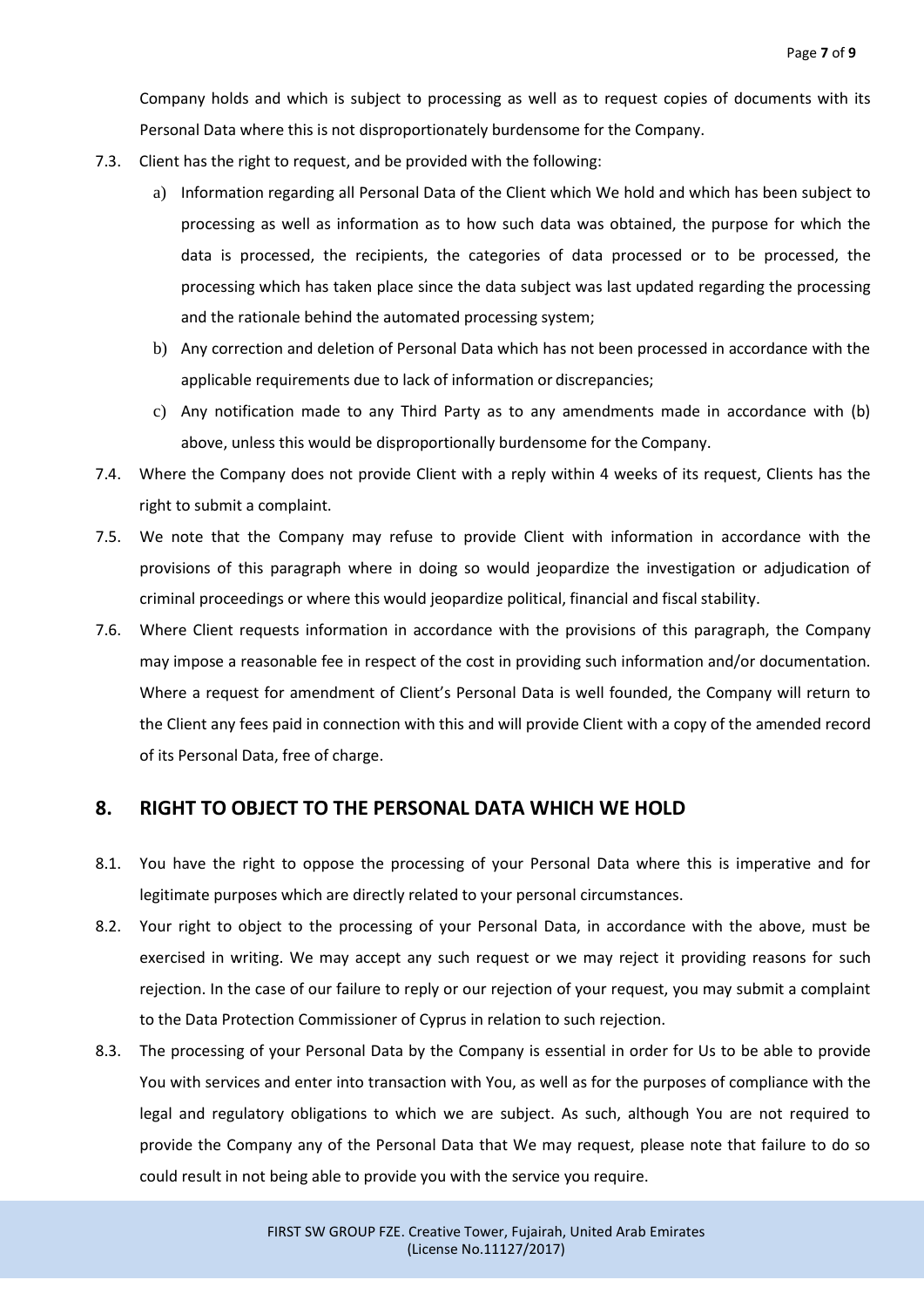8.4. Whilst we attempt to ensure that all the information we hold about you is current, accurate and complete, we urge you to immediately contact us if any of your personal details have changed.

#### <span id="page-7-0"></span>**9. CHILDREN'S PRIVACY**

- 9.1. The Service is not structured to attract individuals under eighteen (18) years of age ("**Children**").
- 9.2. The Company does not Process Personal Data of Users it actually knows to be Children.

#### <span id="page-7-1"></span>**10. MERGER, SALE, CHANGE OF CONTROL, OR BANKRUPTCY**

- 10.1. In the event that the Company is acquired by, or merged with a third party, or undergoes a change of control, the Company reserve the right to transfer or assign the Personal Data it had collected or received to the transferee or assignee, and such information will become subject to the privacy policy of the transferee or assignee.
- 10.2. Should such a sale or transfer occur, the Company will use reasonable efforts to direct the transferee or assignee to use the Personal Data in a manner that is consistent with this Policy. In the event of our bankruptcy, insolvency, reorganization, receivership or other similar occurrence, the Company may not be able to control how the Personal Data held by us is treated, transferred, or used.

#### <span id="page-7-2"></span>**11. REGULATORY DISCLOSURE**

- 11.1. The Company reserves the right to disclose Personal Data to third parties where required by law, regulatory, law enforcement or other government authority of a competent jurisdiction in order to protect our rights and/or to comply with such legal proceedings.
- 11.2. Such disclosure shall occur on a 'need-to-know' basis, unless otherwise instructed by a regulatory or other government authority. Under such circumstances, The Company shall expressly inform the third party regarding the confidential nature of the information.
- 11.3. The Client acknowledges and accepts that the Company is required to disclose information in relation to any US reportable persons to the relevant authorities, in accordance with the reporting requirements of FATCA but any other reportable person in accordance with the CRS. The Client may contact the Company for additional information.

#### <span id="page-7-3"></span>**12. PRIVACY POLICY UPDATES**

- 12.1. The Company reserves the right, in its discretion, to update this Policy at any time, which change shall be effective following the posting of the changed Policy on the Company's website, and the Client's continued Use of the Service shall constitute consent to the terms and provisions of the changed Policy.
- 12.2. Any dispute over our Privacy Policy is subject to this Privacy Policy and the Company's Terms and